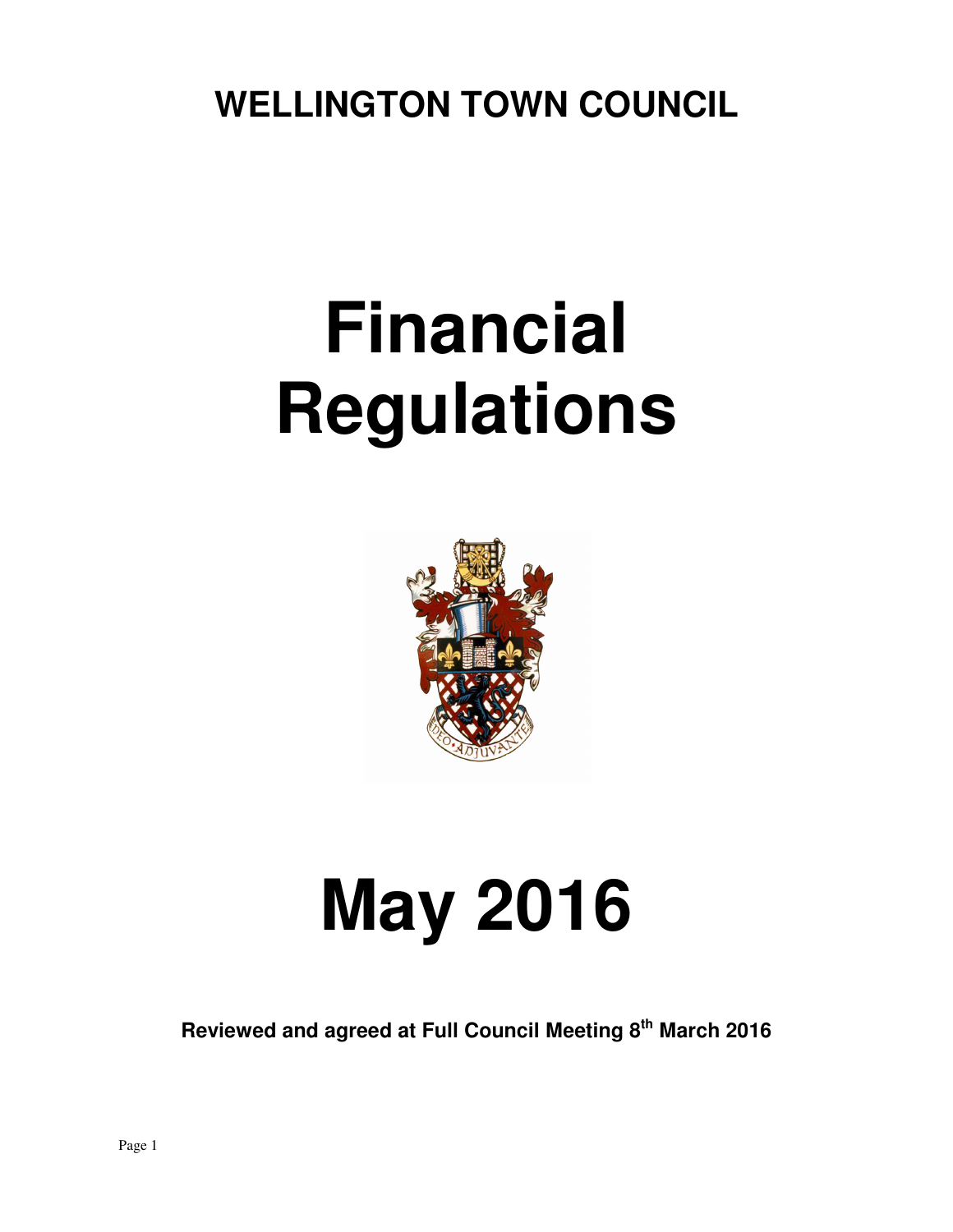These Financial Regulations were adopted by the Council at its Meeting held on

Date …………………………………………………………………………………………....

Chairman……………………………………………………………………………………….

# **1. GENERAL**

- 1.1. These financial regulations govern the conduct of financial management by the Council and may only be amended or varied by resolution of the Council. Financial regulations are one of the Council's three governing policy documents providing procedural guidance for members and officers. Financial regulations must be observed in conjunction with the Council's standing orders and any individual financial regulations relating to contracts.
- 1.2. The Council is responsible in law for ensuring that its financial management is adequate and effective and that the council has a sound system of internal control which facilitates the effective exercise of the Council's functions, including arrangements for the management of risk.
- 1.3. The Council's accounting control systems must include measures:
	- for the timely production of accounts;
	- that provide for the safe and efficient safeguarding of public money;
	- to prevent and detect inaccuracy and fraud; and
	- identifying the duties of officers.
- 1.4. These financial regulations demonstrate how the Council meets these responsibilities and requirements.
- 1.5. At least once a year, prior to approving the Annual Governance Statement, the Council must review the effectiveness of its system of internal control which shall be in accordance with proper practices.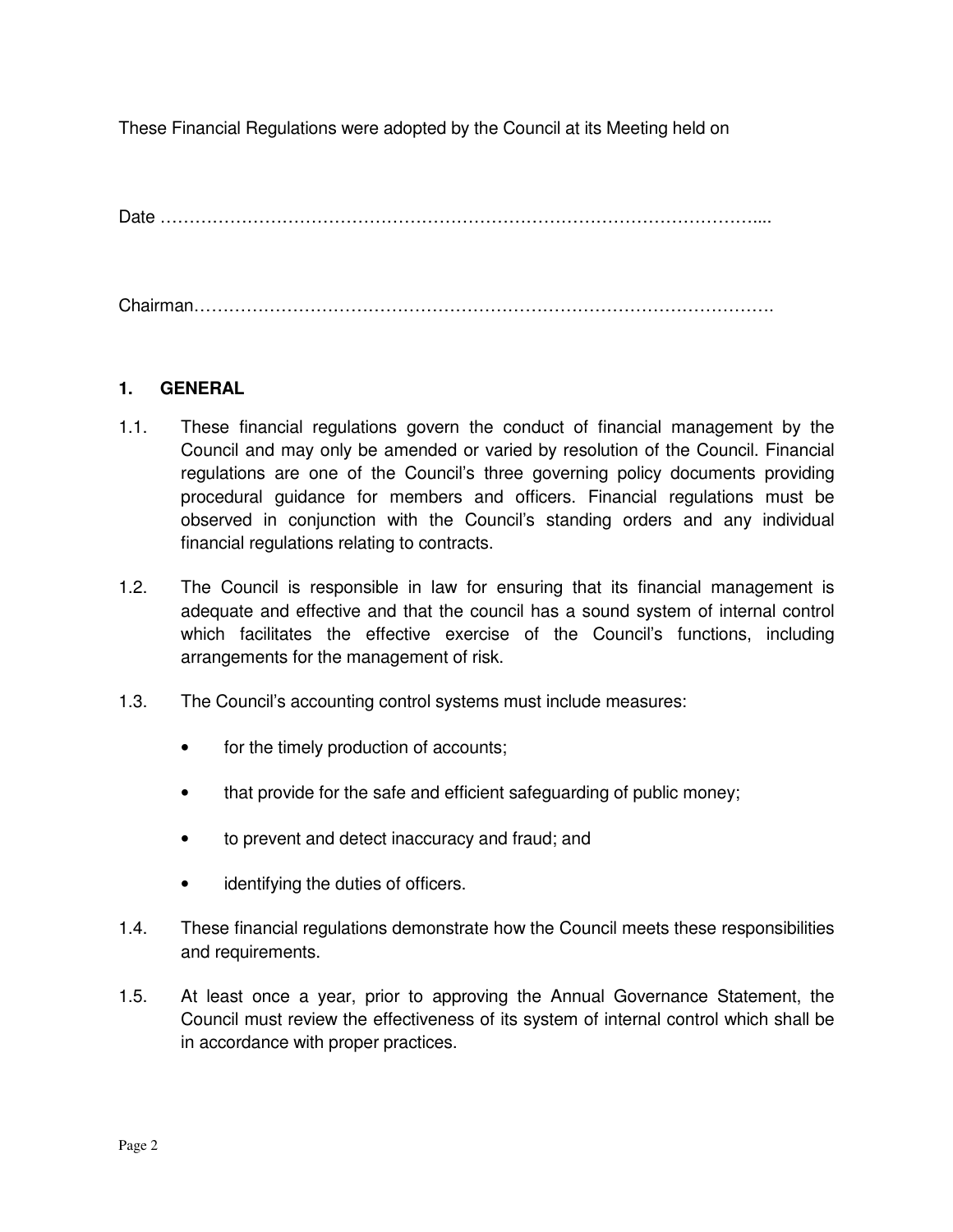- 1.6. The Responsible Financial Officer holds a statutory office to be appointed by the council. The Town Clerk has been appointed as RFO for this Council and these regulations will apply accordingly.
- 1.7. The Town Town Clerk;
	- acts under the policy direction of the council;
	- takes responsibility for the administration of the Council's financial affairs in accordance with all Acts, Regulations and proper practices;
	- takes responsibility for determining on behalf of the Council its accounting records and accounting control systems;
	- ensures the accounting control systems are observed;
	- takes responsbility for ensuring the accounting records of the Council are up to date in accordance with proper practices;
	- assists the Council to secure economy, efficiency and effectiveness in the use of its resources; and
	- ensures that financial management information is produced as required by the council.
- 1.8. The accounting records determined by the Town Clerk shall be sufficient to show and explain the Council's transactions and to enable the Town Clerk to ensure that any income and expenditure account and statement of balances, or record of receipts and payments and additional information, as the case may be, or management information prepared for the Council from time to time comply with the Accounts and Audit Regulations.
- 1.9. The accounting records determined by the Town Clerk shall in particular contain:
	- entries from day to day of all sums of money received and expended by the Council and the matters to which the income and expenditure or receipts and payments account relate;
	- a record of the assets and liabilities of the council; and
	- wherever relevant, a record of the Council's income and expenditure in relation to claims made, or to be made, for any contribution, grant or subsidy.
- 1.10. The accounting control systems determined by the Town Clerk shall include: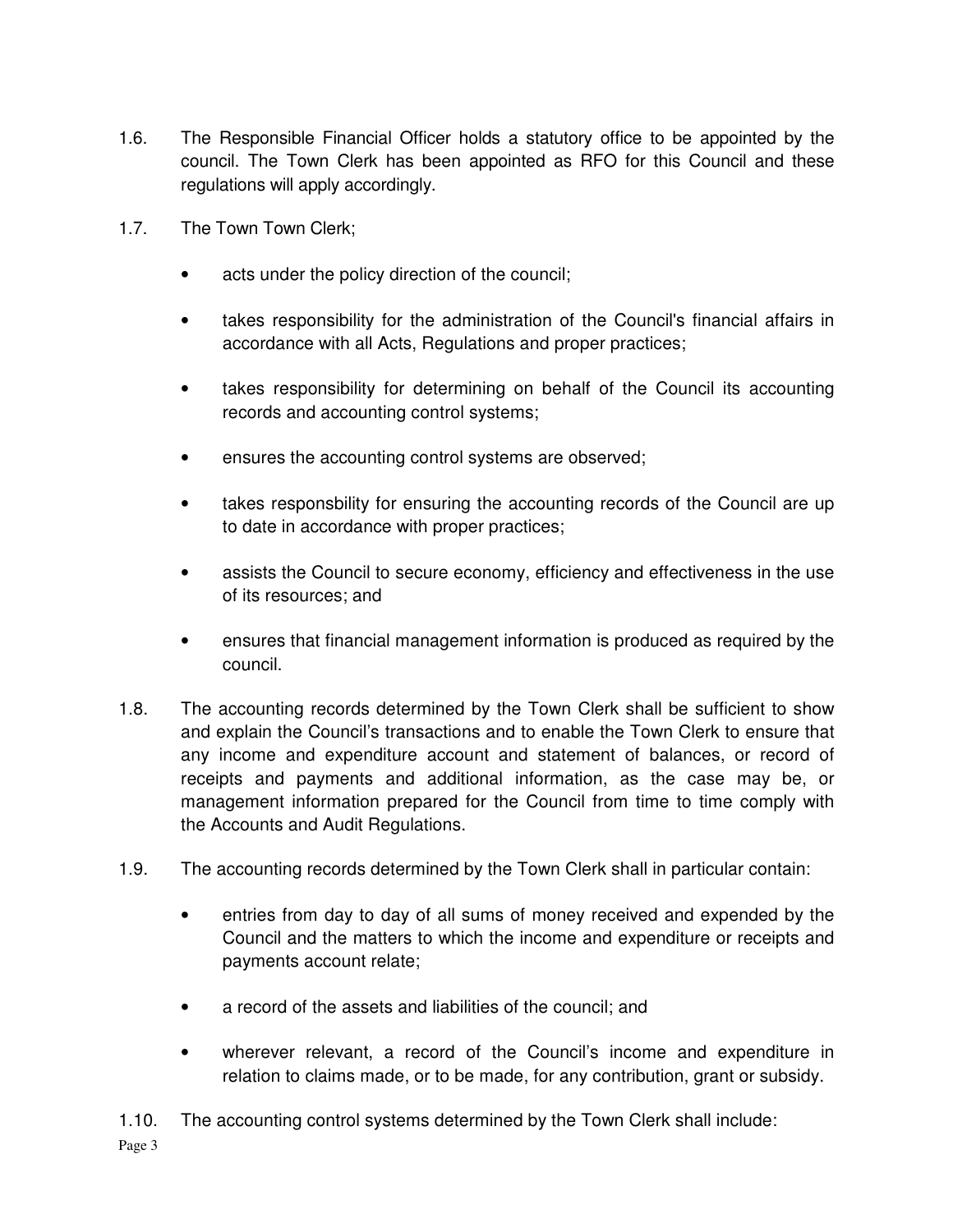- procedures to ensure that the financial transactions of the Council are recorded as soon as reasonably practicable and as accurately and reasonably as possible;
- procedures to enable the prevention and detection of inaccuracies and fraud and the ability to reconstruct any lost records;
- identification of the duties of officers dealing with financial transactions and division of responsibilities of those officers in relation to significant transactions;
- procedures to ensure that uncollectable amounts, including any bad debts are not submitted to the Council for approval to be written off except with the approval of the Town Clerk and that the approvals are shown in the accounting records; and
- measures to ensure that risk is properly managed.
- 1.11. The Council is not empowered by these Regulations or otherwise to delegate certain specified decisions. In particular any decision regarding:
	- setting the final budget or the precept (Council Tax Requirement);
	- approving accounting statements;
	- approving an annual governance statement;
	- borrowing;
	- writing off bad debts;
	- declaring eligibility for the power of well-being; and
	- addressing recommendations in any report from the internal or external auditors,

shall be a matter for the Full Council only.

- 1.12. In addition the Council must:
	- determine and keep under regular review the bank mandate for all Council bank accounts;
	- in respect of the annual salary for any employee have regard to recommendations about annual salaries of employees made by the relevant Committee in accordance with its terms of reference.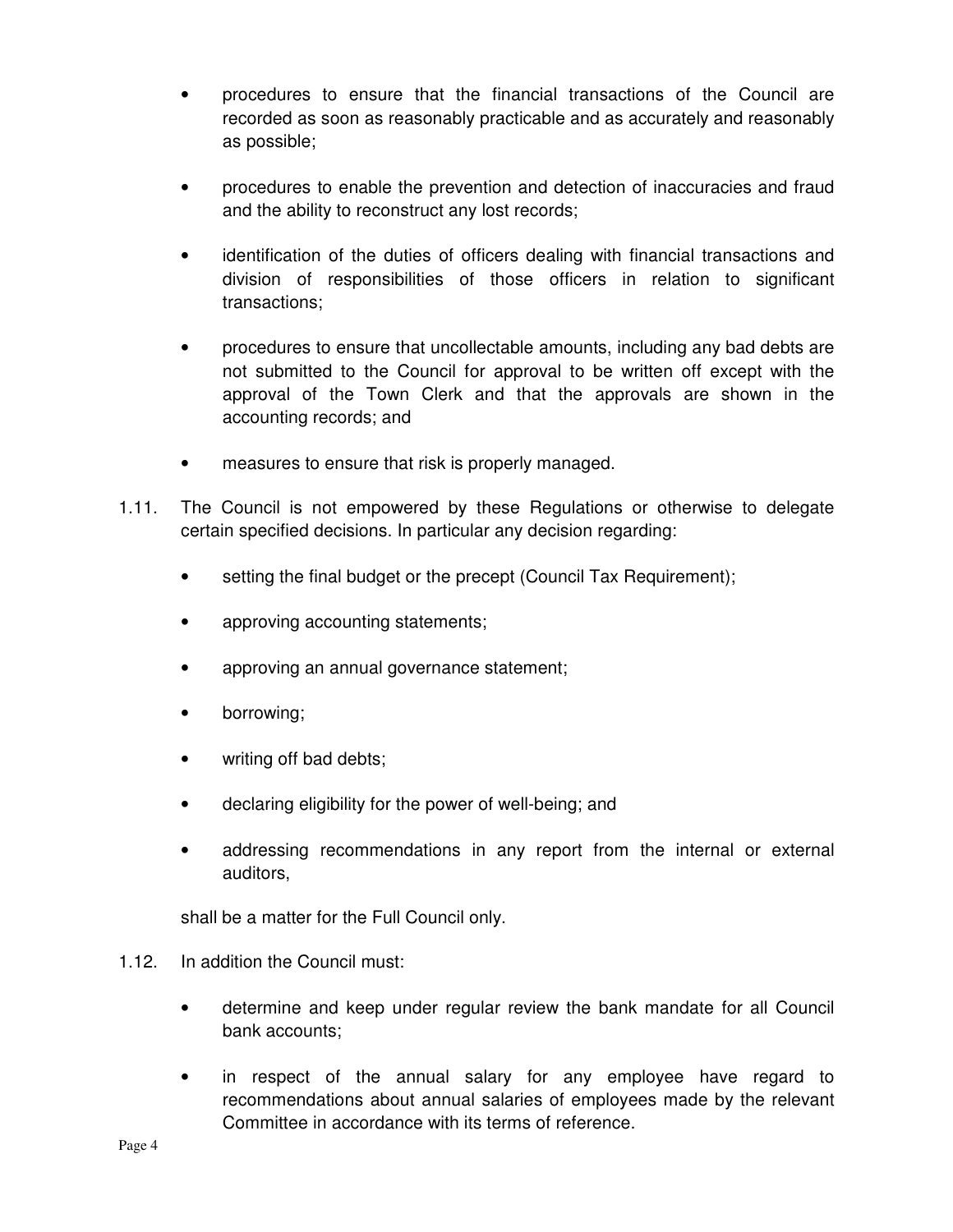1.13. In these financial regulations, references to the Accounts and Audit Regulations or 'the regulations' shall mean the regulations issued under the provisions of section 27 of the Audit Commission Act 1998, or any superseding legislation, and then in force unless otherwise specified.

In these financial regulations the term 'proper practice' or 'proper practices' shall refer to guidance issued in Governance and Accountability for Local Councils- a Practitioners' Guide (England) issued by the Joint Practitioners Advisory Group (JPAG), available from the websites of NALC and the Society for Local Council Town Clerks (SLCC) or Governance and Accountability for Local Councils in Wales - A Practitioners' Guide, available from the websites of One Voice Wales (OVW) and SLCC as appropriate.

# **2. ACCOUNTING AND AUDIT (INTERNAL AND EXTERNAL)**

- 2.1. All accounting procedures and financial records of the council shall be determined by the Town Clerk in accordance with the Accounts and Audit Regulations, appropriate Guidance and proper practices.
- 2.2. On a regular basis, at least once in each quarter, and at each financial year end, a member other than the Chairman or a cheque signatory shall be appointed to verify bank reconciliations for all accounts. The member shall sign the reconciliations and the original bank statements or similar document as evidence of verification. This activity shall on conclusion be reported, including any exceptions, to and noted by the Council.
- 2.3. The Town Clerk shall ensure that the annual statement of accounts, annual report, and any related documents of the Council contained in the Annual Return (as specified in proper practices) are produced as soon as practicable after the end of the financial year and having certified the accounts shall submit them and report thereon to the Council within the timescales set by the Accounts and Audit Regulations.
- 2.4. The Council shall ensure that there is an adequate and effective system of internal audit of its accounting records, and of its system of internal control in accordance with proper practices. Any officer or member of the Council shall make available such documents and records as appear to the Council to be necessary for the purpose of the audit and shall, as directed by the Council, supply the Town Clerk, internal auditor, or external auditor with such information and explanation as the Council considers necessary for that purpose.
- 2.5. The internal auditor shall be appointed by and shall carry out the work in relation to internal controls required by the Council in accordance with proper practices.
- 2.6. The internal auditor shall: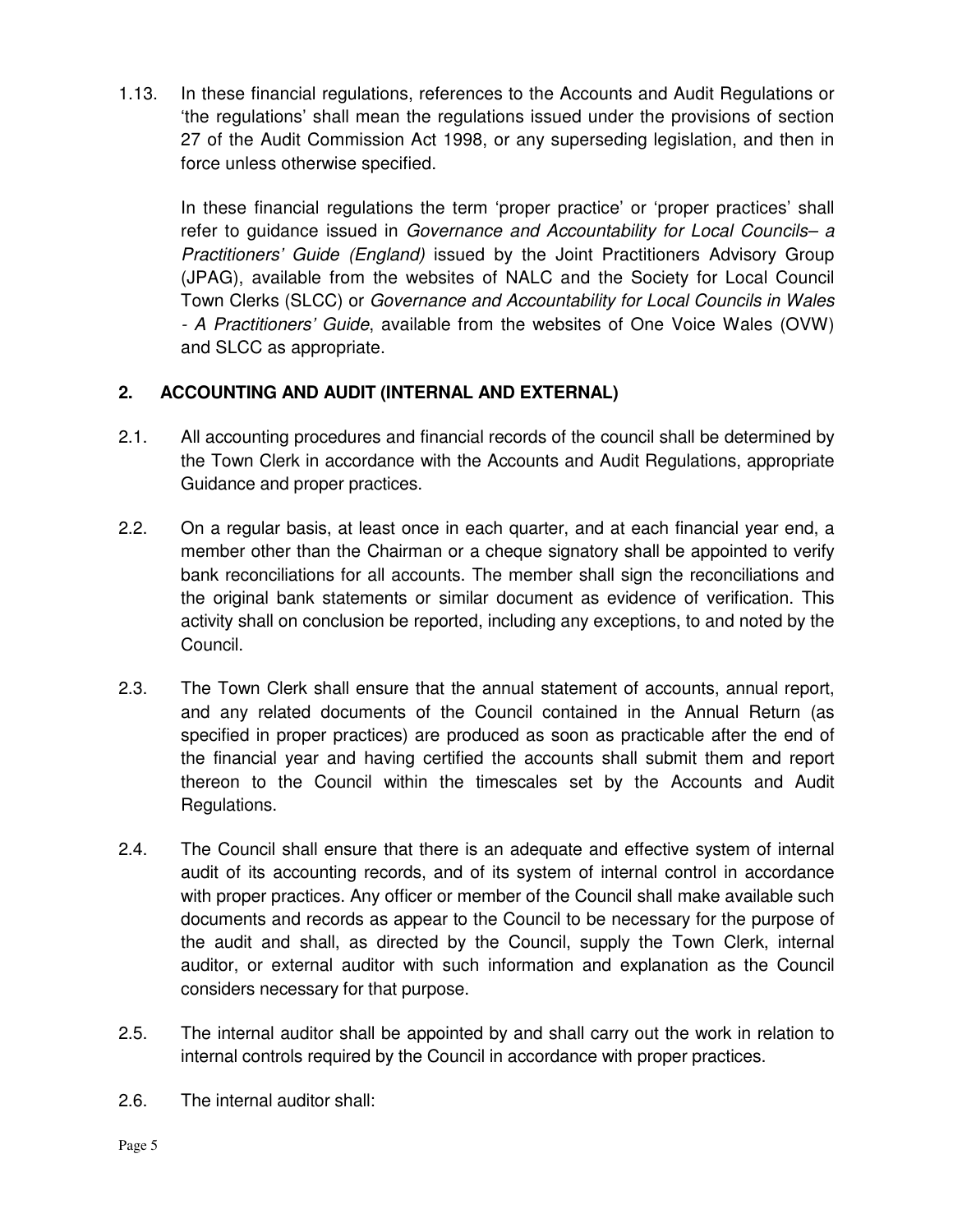- be competent and independent of the financial operations of the Council;
- report to Council in writing, or in person, on a regular basis with a minimum of one annual written report during each financial year;
- to demonstrate competence, objectivity and independence, be free from any actual or perceived conflicts of interest, including those arising from family relationships; and
- have no involvement in the financial decision making, management or control of the Council.
- 2.7. Internal or external auditors may not under any circumstances:
	- peform any operational duties for the Council;
	- initiate or approve accounting transactions; or
	- direct the activities of any Council employee, except to the extent that such employees have been appropriately assigned to assist the internal auditor.
- 2.8. For the avoidance of doubt, in relation to internal audit the terms 'independent' and 'independence' shall have the same meaning as is described in proper practices.
- 2.9. The Town Clerk shall make arrangements for the exercise of electors' rights in relation to the accounts including the opportunity to inspect the accounts, books, and vouchers and display or publish any notices and statements of account required by Audit Commission Act 1998, or any superseding legislation, and the Accounts and Audit Regulations.
- 2.10. The Town Clerk shall, without undue delay, bring to the attention of all Councillors any correspondence or report from internal or external auditors.

# **3. ANNUAL ESTIMATES (BUDGET) AND FORWARD PLANNING**

- 3.1. Each committee (if any) shall review its annual forecast of revenue and capital receipts and payments. Having regard to the forecast, it shall thereafter formulate and submit proposals for the following financial year to the Council not later than the end of November each year including any proposals for revising the forecast.
- 3.2. The Town Clerk must ensure that each year, no later than January, prepare detailed estimates of all receipts and payments including the use of reserves and all sources of funding for the following financial year in the form of a budget to be considered by the Policy and Rescources Committee and the Council.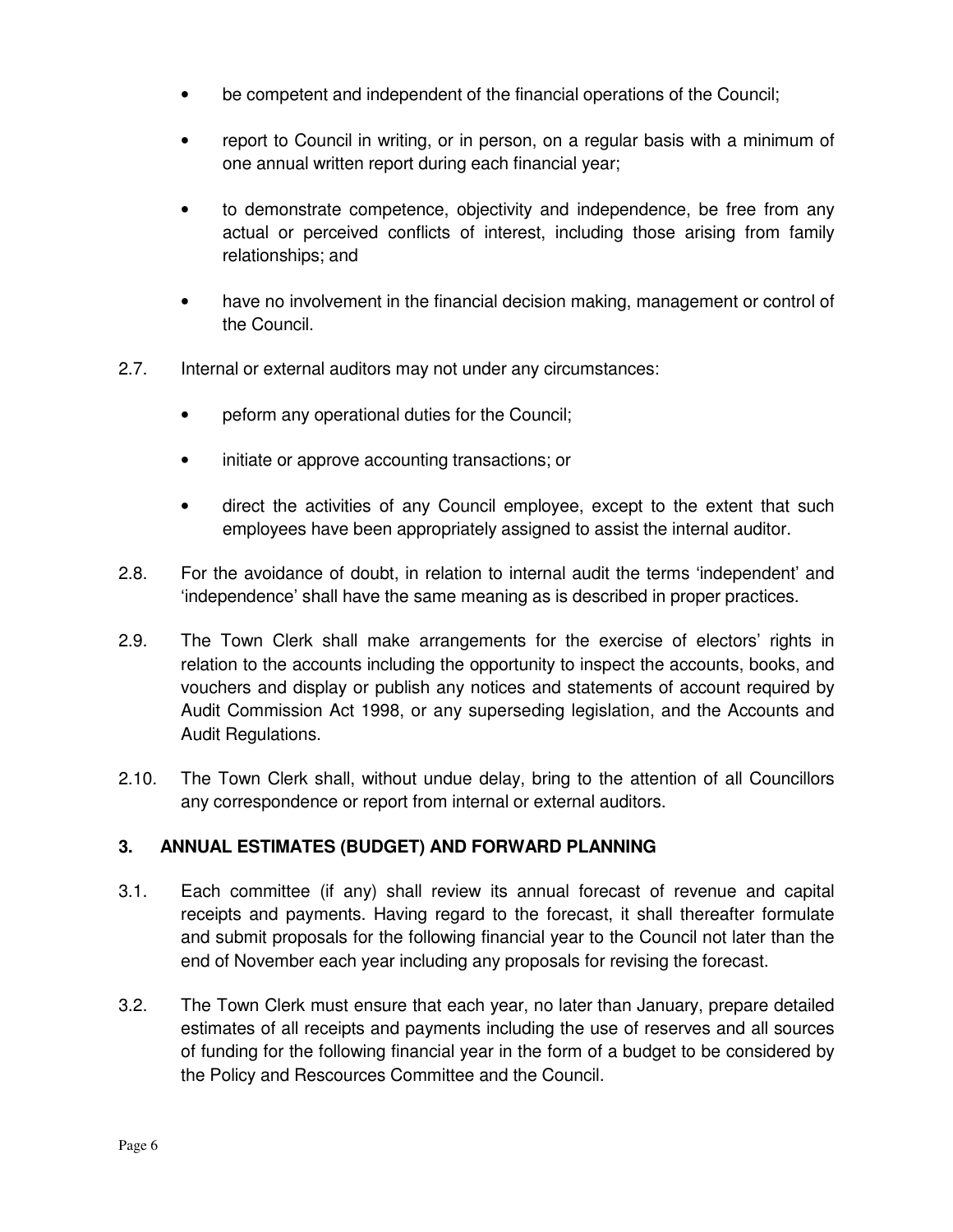- 3.3. The Council shall consider annual budget proposals in relation to the Council's annual forecast of revenue and capital receipts and payments including recommendations for the use of reserves and sources of funding and update the forecast accordingly.
- 3.4. The Council shall fix the precept (council tax requirement), and relevant basic amount of council tax to be levied for the ensuing financial year not later than by the end of January each year. The Town Clerk shall ensure the precept is given to the billing authority and shall supply each member with a copy of the approved annual budget.
- 3.5. The approved annual budget shall form the basis of financial control for the ensuing year.

# **4. BUDGETARY CONTROL AND AUTHORITY TO SPEND**

- 4.1. Expenditure on revenue items may be authorised up to the amounts included for that class of expenditure in the approved budget. This authority is to be determined by:
	- the Full Council for all items over £5,000;
	- a duly delegated committee of the Council for items over £5000
	- the Town Clerk, in conjunction with the Mayor or Chairman of the appropriate committee, for any items below £5000.

Such authority is to be evidenced by a Minute or by an authorisation slip duly signed by the Town Clerk and also by the Mayor or appropriate Committee Chairman.

Contracts may not be disaggregated to avoid controls imposed by these regulations.

- 4.2. No expenditure may be authorised that will exceed the amount provided in the revenue budget for that class of expenditure other than by resolution of the Council, or duly delegated committee. During the budget year and with the approval of Council having considered fully the implications for public services, unspent and available amounts may be moved to other budget headings or to an earmarked reserve as appropriate ('virement').
- 4.3. Unspent provisions in the revenue or capital budgets for completed projects shall not be carried forward to a subsequent year unless formally agreed and minutes by Council.
- 4.4. The salary budgets are to be reviewed at least annually for the following financial year and such review shall be included in the budget figures considered by the Policy & Resources Committee. The Town Clerk will inform committees of any changes impacting on their budget requirement for the coming year in good time.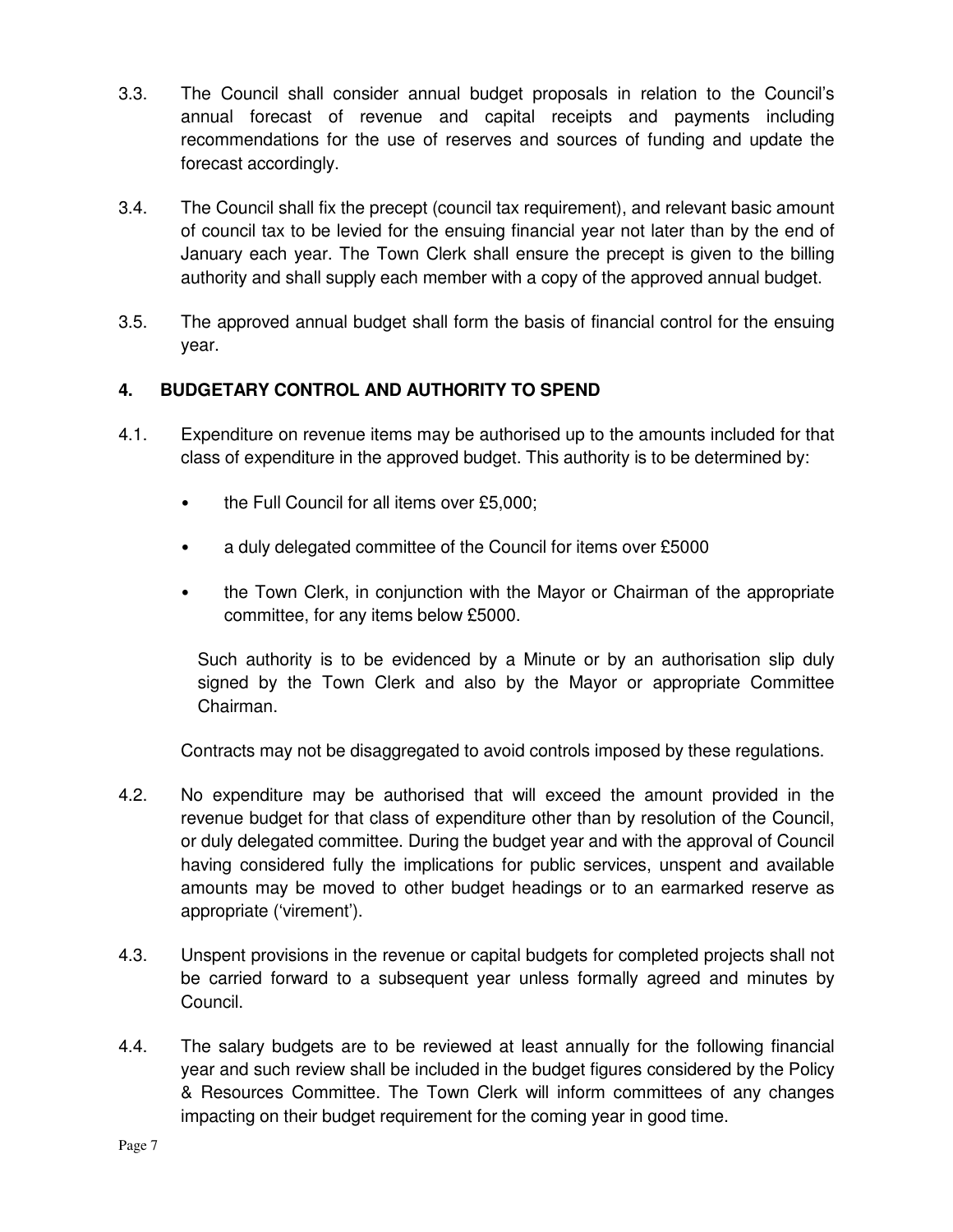- 4.5. In cases of extreme risk to the delivery of council services, the Town Clerk in consultation with the Mayor or Chairman of Policy and Rescources may authorise revenue expenditure on behalf of the Council which in the Town Clerk's judgement it is necessary to carry out. Such expenditure includes repair, replacement or other work, whether or not there is any budgetary provision for the expenditure, subject to a limit of £5000. The Town Clerk shall report such action to the Mayor or Chairman of Policy and Rescources Committee as soon as possible and to the council as soon as practicable thereafter.
- 4.6. No expenditure shall be authorised in relation to any capital project and no contract entered into or tender accepted involving capital expenditure unless the Council is satisfied that the necessary funds are available and the requisite borrowing approval has been obtained.
- 4.7. All capital works shall be administered in accordance with the Council's Standing Orders and Financial Regulations relating to contracts.
- 4.8. The Town Clerk shall ensure the Council is regularly provided with a statement of receipts and payments to date under each head of the budgets, comparing actual expenditure to the appropriate date against that planned as shown in the budget. These statements are to be prepared at least at the end of each financial quarter.
- 4.9. Changes in earmarked reserves shall be approved by Council as part of the budgetary control process.

# **5. BANKING ARRANGEMENTS AND AUTHORISATION OF PAYMENTS**

- 5.1. The Council's banking arrangements, including the bank mandate, shall be made by the Town Clerk and approved by the Council; banking arrangements may not be delegated to a committee. They shall be regularly reviewed for safety and efficiency.
- 5.2. The Town Clerk shall ensure that a list of payments made to date during the preceding month is presented to the subsequent Policy & Resources Committee for approval. The Committee shall review the list for compliance and, having satisfied itself shall approve payment by resolution. Personal payments (including salaries, wages, expenses and any payment made in relation to the termination of a contract of employment) may be summarised to remove public access to any personal information.
- 5.3. All invoices for payment shall be examined, verified and certified by the Town Clerk to confirm that the work, goods or services to which each invoice relates has been received, carried out, examined and represents expenditure previously approved by the council.
- 5.4. The Town Clerk shall ensure invoices are checked for arithmetical accuracy and analyse them to the appropriate expenditure heading. The Town Clerk shall take all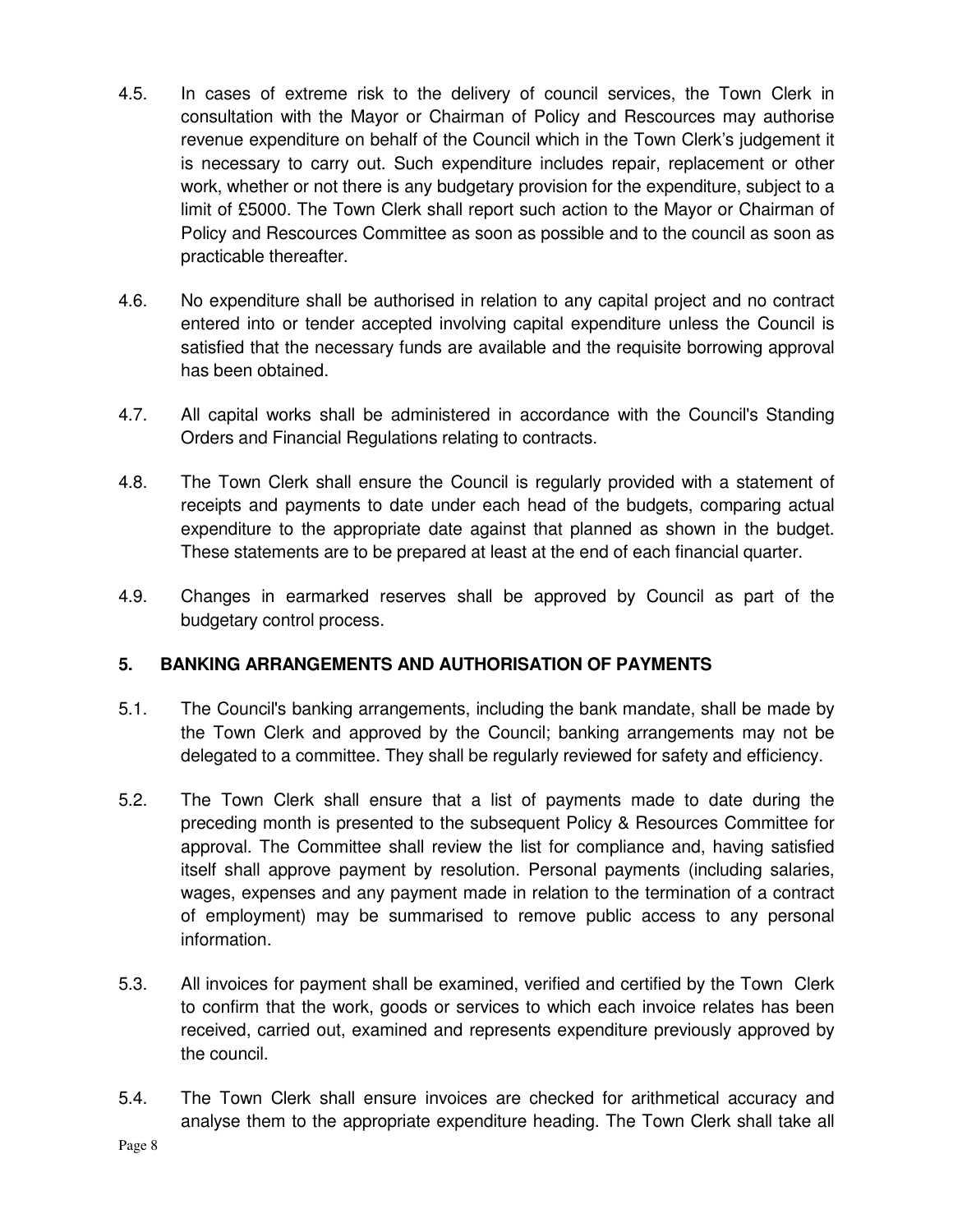steps to pay all invoices submitted, and which are in order, by the date of the next Policy & Resources Committee Meeting.

- 5.5. The Town Clerk shall have delegated authority to authorise the payment of items only in the following circumstances:
	- a) where the Town Clerk certifies that there is no dispute or other reason to delay payment, provided that a list of such payments shall be submitted to the next appropriate meeting of the Policy & Resources Committee;
	- b) where an expenditure item is authorised under 5.6 below (continuing contracts and obligations) provided that a list of such payments shall be submitted to the next appropriate meeting of the Policy & Resources Committee.
- 5.6. For each financial year the Town Clerk shall ensure a list of due payments is drawn up which arise on a regular basis as the result of a continuing contract, statutory duty, or obligation (such as but not exclusively, Salaries, PAYE and NI, Superannuation Fund and regular maintenance contracts and the like for which Council,or a duly authorised Committee, may authorise payment for the year provided that the requirements of regulation 4.1 (Budgetary Controls) are adhered to, provided also that a list of such payments shall be submitted to the appropriate meeting of the Policy & Resources Committee.
- 5.7. In respect of grants a duly authorised committee shall approve expenditure within any limits set by Council and in accordance with any Policy statement approved by council. Any Revenue or Capital Grant in excess of £5,000 shall before payment, be subject to ratification by resolution of the Council.
- 5.8. Members are subject to the Code of Conduct that has been adopted by the Council and shall comply with the Code and Standing Orders when a decision to authorise or instruct payment is made in respect of a matter in which they have a disclosable pecuniary or other interest, unless a dispensation has been granted.
- 5.9. The Council will aim to rotate the duties of members in these Regulations so that onerous duties are shared out as evenly as possible over time.
- 5.10. Any changes in the recorded details of suppliers, such as bank account records, shall be approved in writing by a Member.

# **6. INSTRUCTIONS FOR THE MAKING OF PAYMENTS**

6.1. The Council will make safe and efficient arrangements for the making of its payments.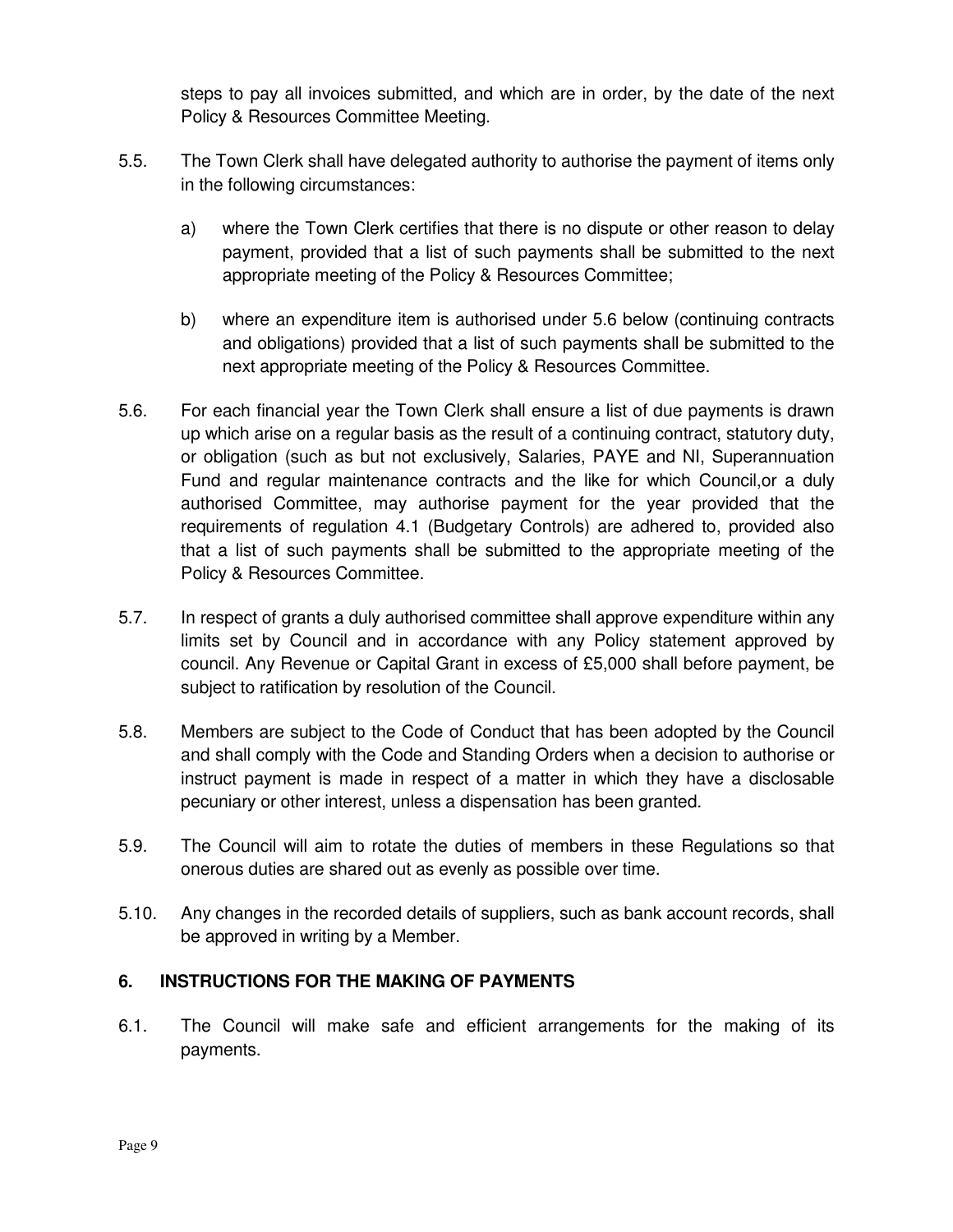- 6.2. Following authorisation under Financial Regulation 5 above, the Council, the Poilcy and Rescources Committee or, if so delegated, the Town Clerk shall give instruction that a payment shall be made.
- 6.3. All payments shall be effected by cheque or other instructions to the Council's bankers, or otherwise, in accordance with a resolution of Council.
- 6.4. Cheques or orders for payment drawn on the bank account in accordance with the schedule as presented to Council or Committee shall be signed by two members of Council. If a member who is also a bank signatory has declared a disclosable pecuniary interest, or has any other interest, in the matter in respect of which the payment is being made, that Councillor shall be required to consider Standing Orders, and thereby determine whether it is appropriate and / or permissible to be a signatory to the transaction in question.
- 6.5. To indicate agreement of the details shown on the cheque or order for payment with the counterfoil and the invoice or similar documentation, the signatories shall each also initial the cheque counterfoil.
- 6.6. If thought appropriate by the Council, payment for utility supplies (energy, telephone and water) and any National Non-Domestic Rates may be made by variable Direct Debit provided that the instructions are signed by two members and any payments are reported to Council as made.
- 6.7. If thought appropriate by the Council, payment for certain items may be made by BACS or CHAPS methods provided that the instructions for each payment are signed, or otherwise evidenced by two members are retained and any payments are reported to Council as made.
- 6.8. If thought appropriate by the Council payment for certain items may be made by internet banking transfer provided evidence is retained showing which members approved the payment.
- 6.9. Where a computer requires use of a Personal Indentification Number (PIN) or other pass words for access to the council's records on that computer, a note shall be made of the PIN and Passords and shall be handed and retained by the Town Clerk in a sealed and dated envelope. This envelope may not be opened other than in the presence of two councillros. After the envelope has been opened, in any circumstances, the PIN and/or passwords shall be changed as soon as practicable. The fact that the envelope has been opened will be reported to Councillors at the next available meeting.
- 6.10. No employee or Councillor shall disclose any PIN or password relevant to the working of the Council or its Bank Accounts, to any person not authorised in writing by the Council or duly elected delegated Committee.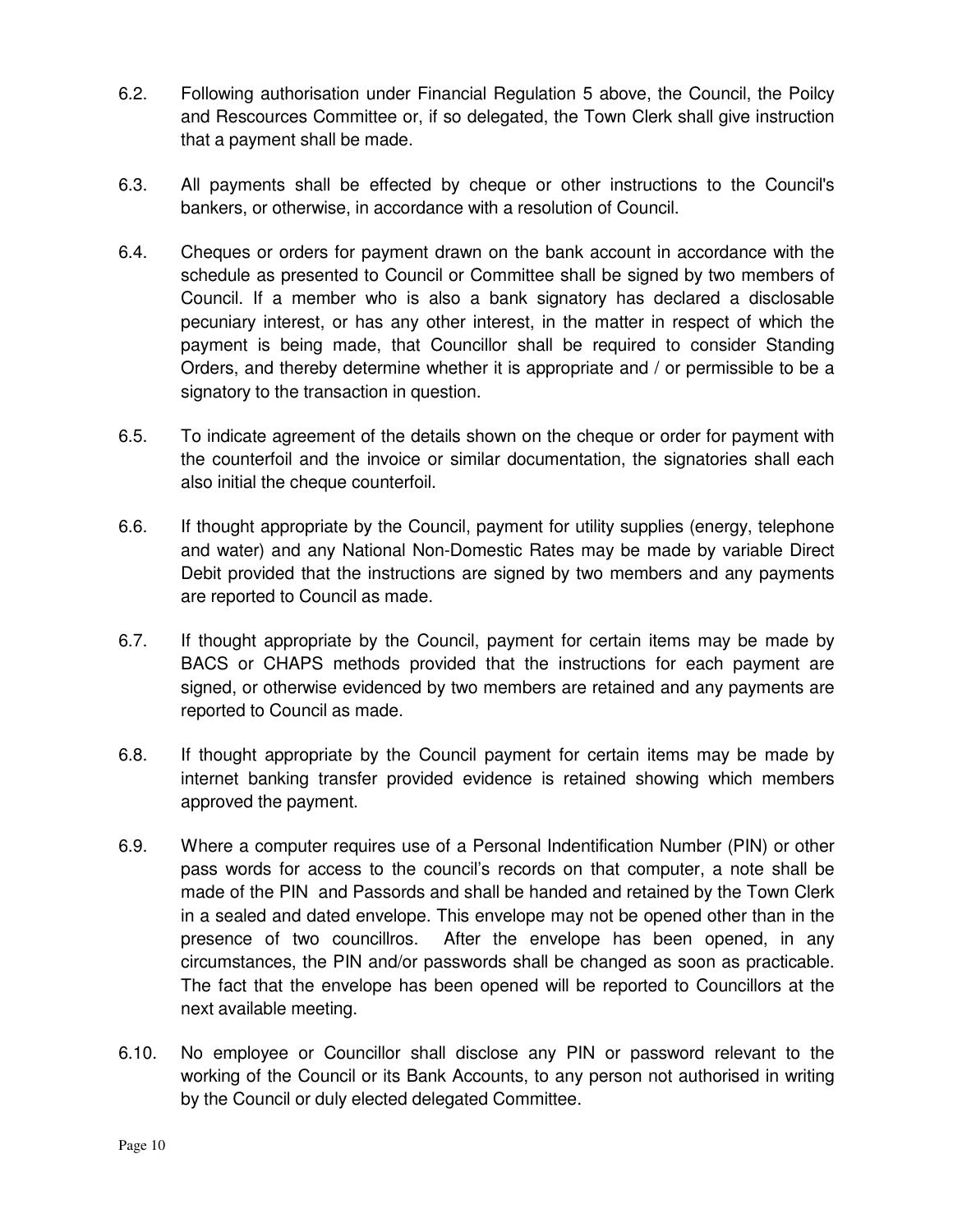- 6.11. Regular back-up copies of the financial records on any computer shall be made and shall be stored securely away from the computer in question, and preferably off site.
- 6.12. The Council, and any members using computers for the Council's financial business shall ensure that ant virus, anti spywall andf firewall software with automatic updates, together with a high level of security is used.
- 6.13. Where internet banking arrangements are made with any bank, the Town Clerk shall be appointed as the Service Administrator.
- 6.14. Access to any internet banking accounts will be directly to the access page (which may be saved under favourites) and not through a search engine or email link. Remembered or saved password facilities must not be used on any computer used for council banking work. Breach of this regulation will be treated as a very serious matter.
- 6.15. The Bank Mandate approved by the Council shall identify a number of Councillors who will be authorised to approve transactions on those accounts. The bank mandate will state clearly the amounts of payments that can be instructed by the use of the Service Administrator alone, or by the Service Administrator with a stated number of approvals.
- 6.16. Changes to account details for suppliers, which are used for internet banking may only be changed on written hard copy notification by the supplier.
- 6.17. Any Debit/Charge Card issued for use will be specifically restricted to the Town Clerk or delegated to appropriate personnel. This will also be restricted to a single transaction maximum value of £500 unless authorised by council or finance committee in writing before any order is placed. Any such Debit/Charge Card will be used and operated in accordance with the attached Debit/Charge Card protocol.
- 6.18. Any Corporate Trade Accounts opened by the Council will be specifically restricted to use with Purchase order Numbers and shall be settled by invoice at each month end.
- 6.19. The Town Clerk may provide petty cash to officers for the purpose of defraying operational and other expenses. Vouchers for payments made shall be forwarded to the Town Clerk with a claim for reimbursement.
	- a) The Town Clerk shall ensure that a petty cash float of £150 is kept for the purpose of defraying operational and other expenses. Vouchers for payments made from petty cash shall be kept to substantiate the payment.
	- b) Income received must not be paid into the petty cash float but must be separately banked, as provided elsewhere in these regulations.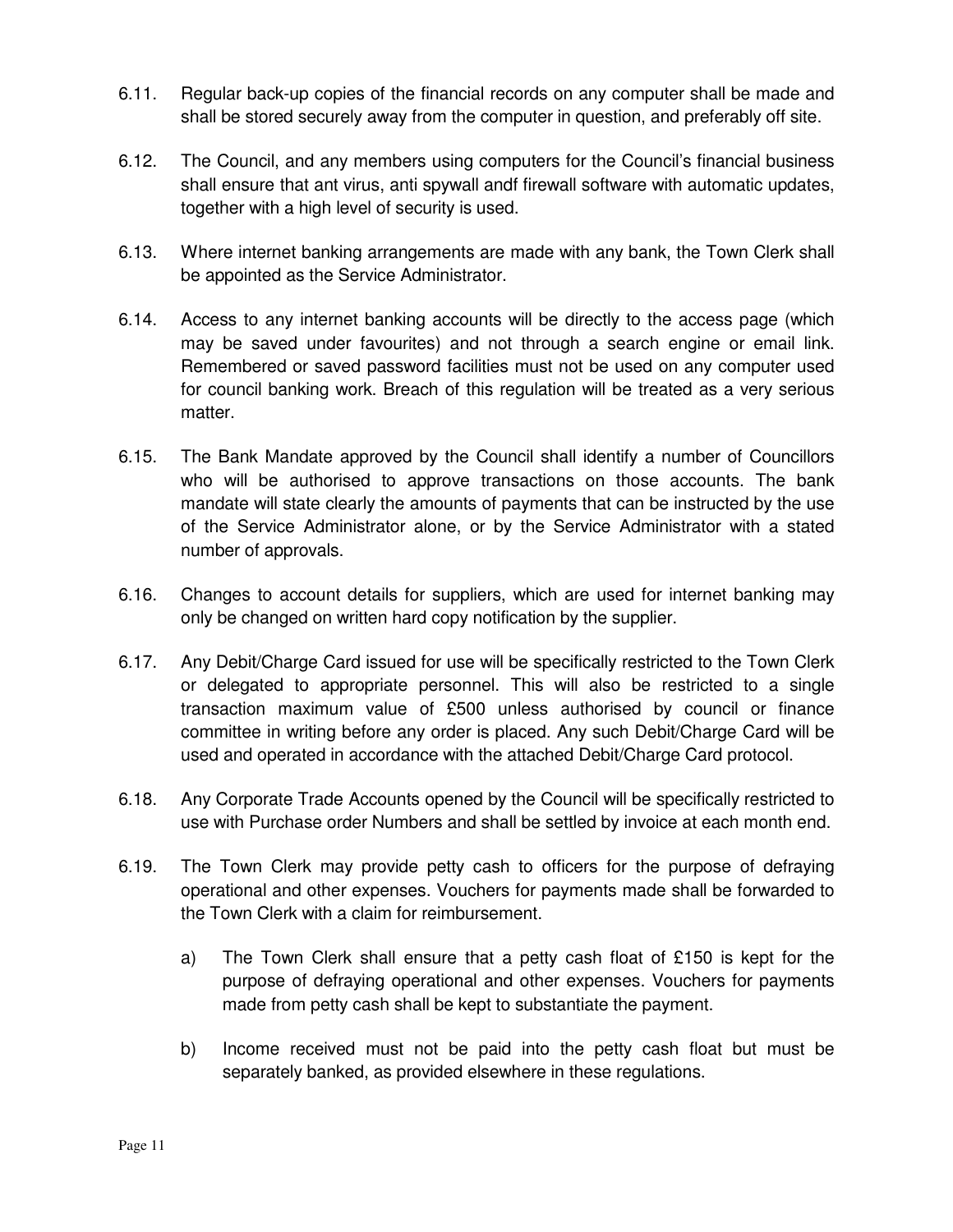c) Payments to maintain the petty cash float shall be shown separately on the schedule of payments presented to Council under 5.2 above.

# **7. PAYMENT OF SALARIES**

- 7.1. As an employer, the Council shall make arrangements to meet fully the statutory requirements placed on all employers by PAYE and National Insurance legislation. The payment of all salaries shall be made in accordance with payroll records and the rules of PAYE and National Insurance currently operating, and salary rates shall be as agreed by Council.
- 7.2. Payment of salaries and payment of deductions from salary such as may be required to be made for tax, national insurance and pension contributions, or similar statutory or discretionary deductions must be made in accordance with the payroll records and on the appropriate dates stipulated in employment contracts, provided that each payment is reported to the next available Policy & Resources Committee meeting, as set out in these regulations above.
- 7.3. No changes shall be made to any employee's pay, emoluments, or terms and conditions of employment without the prior consent of the Council.
- 7.4. Each and every payment to employees of net salary and to the appropriate creditor of the statutory and discretionary deductions shall be recorded in a separate confidential record (confidential cash book). This confidential record is not open to inspection or review (under the Freedom of Information Act 2000 or otherwise) other than:
	- a) by any Councillor who can demonstrate a need to know;
	- b) by the internal auditor;
	- c) by the external auditor; or
	- d) by any person authorised under Audit Commission Act 1998, or any superseding legislation.
- 7.5. The total of such payments in each calendar month shall be reported with all other payments as made as may be required under these Financial Regulations, to ensure that only payments due for the period have actually been paid.
- 7.6. Any termination payments shall be supported by a clear business case and reported to the Council. Termination payments shall only be authorised by Council.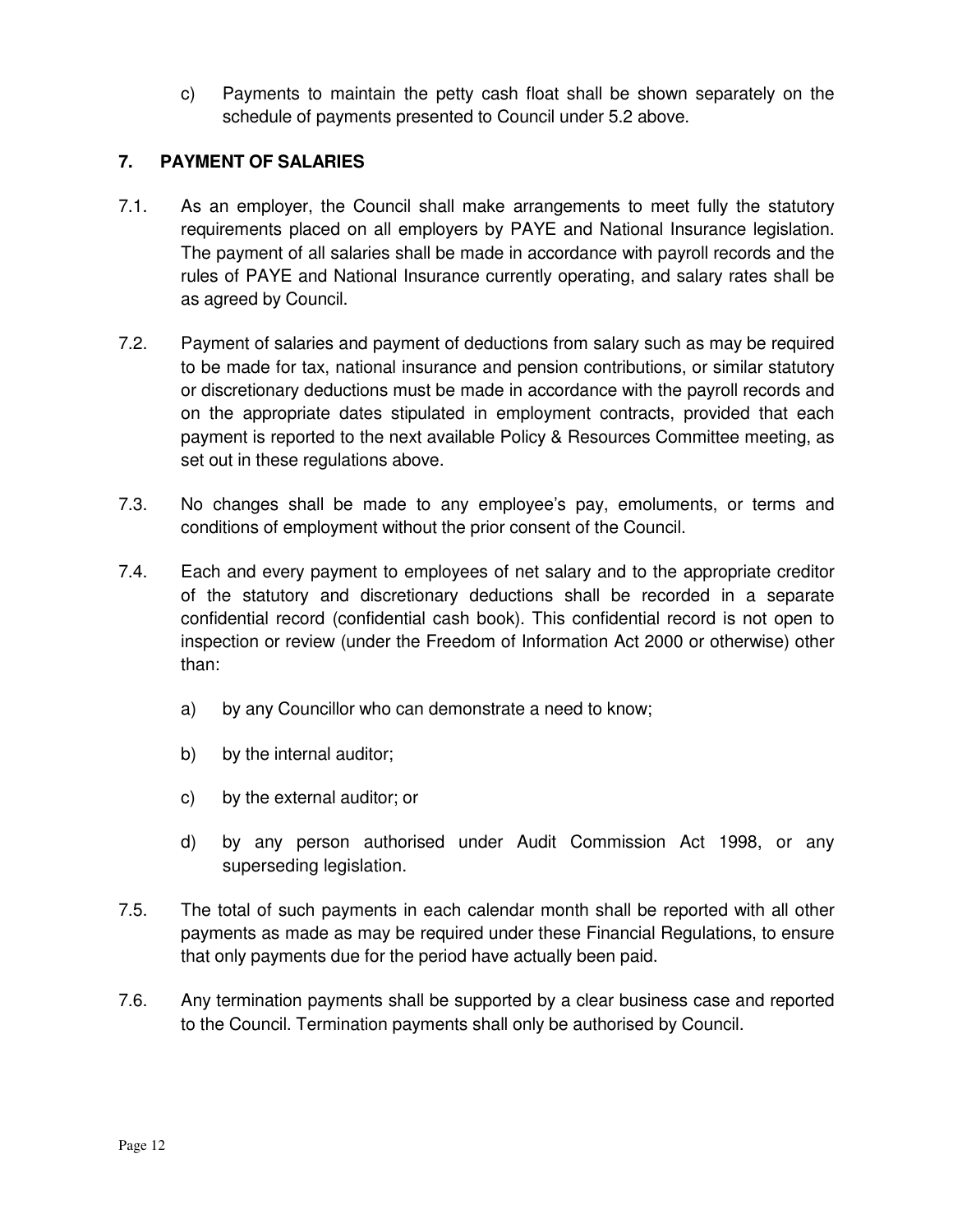#### **8. LOANS AND INVESTMENTS**

- 8.1. All borrowings shall be effected in the name of the Council, after obtaining any necessary borrowing approval. Any application for borrowing approval shall be approved by Council as to terms and purpose. The application for Borrowing Approval, and subsequent arrangements for the Loan shall only be approved by Full Council.
- 8.2. Any financial arrangement which does not require formal Borrowing Approval from the Secretary of State/Welsh Assembly Government (such as Hire Purchase or Leasing of tangible assets) shall be subject to approval by the Full Council. In each case a report in writing shall be provided to Council in respect of value for money for the proposed transaction.
- 8.3. All loans and investments shall be negotiated in the name of the Council and shall be for a set period in accordance with council policy.
- 8.4. All investments of money under the control of the Council shall be in the name of the Council.
- 8.5. Payments in respect of short term or long term investments, including transfers between bank accounts held in the same bank, or branch, shall be made in accordance with Regulation 5 (Authorisation of payments) and Regulation 6 (Instructions for payments).

# **9. INCOME**

- 9.1. The collection of all sums due to the Council shall be the responsibility of and under the supervision of the Town Clerk.
- 9.2. Particulars of all charges to be made for work done, services rendered or goods supplied shall be agreed annually by the Council, notified to the Town Clerk who shall be responsible for the collection of all accounts due to the Council.
- 9.3. All sums received on behalf of the Council shall be banked intact as directed by the Town Clerk. In all cases, all receipts shall be deposited with the Council's bankers with such frequency as the Town Clerk considers necessary.
- 9.4. The origin of each receipt shall be entered on the paying-in slip.
- 9.5. Personal cheques shall not be cashed out of money held on behalf of the Council.
- 9.6. The Town Clerk will ensure the completion of any VAT Return that is required. Any repayment claim due in accordance with VAT Act 1994 section 33 shall be made at least annually coinciding with the financial year end.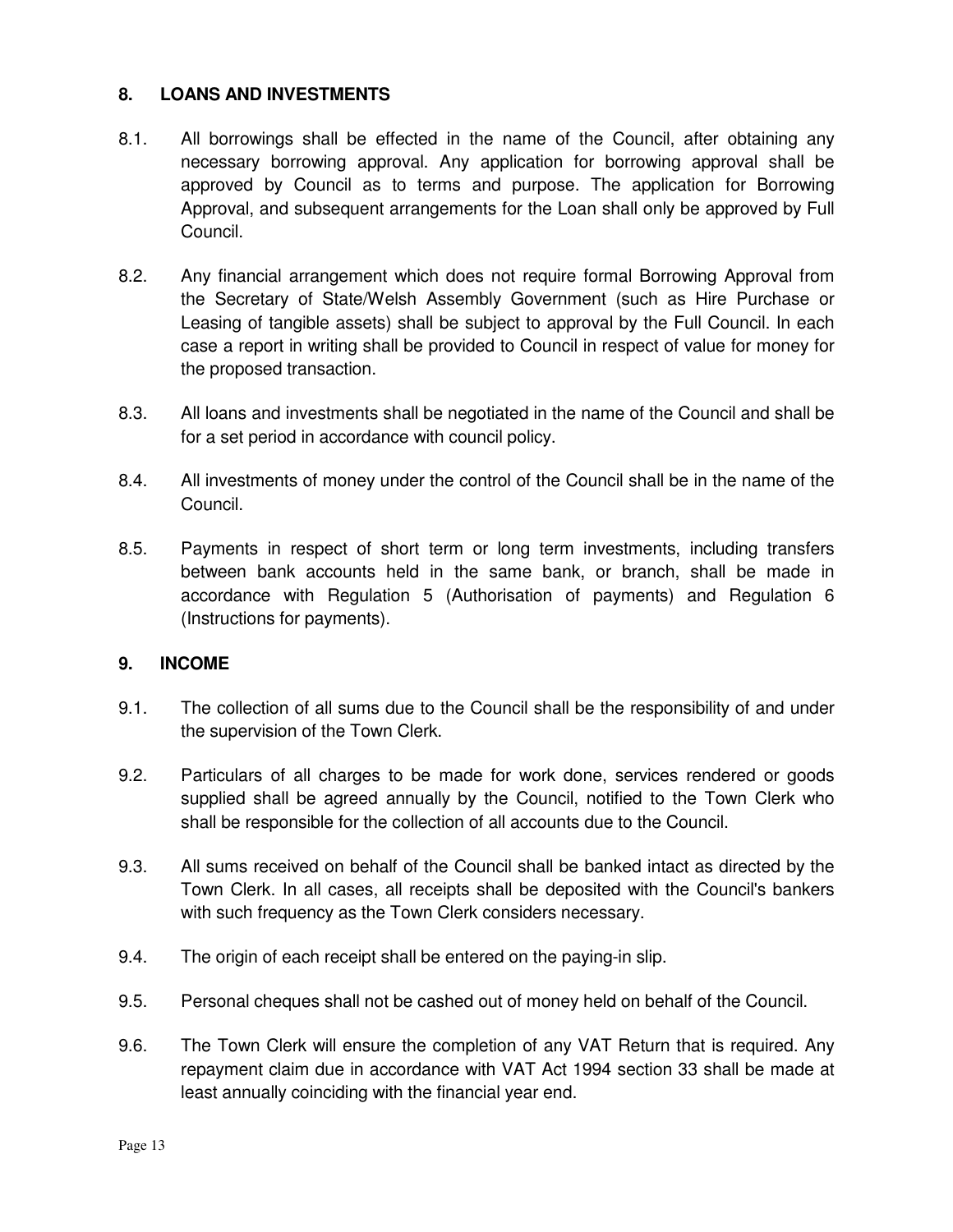9.7. Where any significant sums of cash are regularly received by the Council, the Clerk shall take steps to ensure that more than one person is present when cash is counted.

#### **10. ORDERS FOR WORK, GOODS AND SERVICES**

- 10.1. An official order or letter shall be issued for all work, goods and services unless a formal contract is to be prepared or an official order would be inappropriate. Copies of orders shall be retained.
- 10.2. All members and Officers are responsible for obtaining value for money at all times. An officer issuing an official order shall ensure as far as reasonable and practicable that the best available terms are obtained in respect of each transaction, usually by obtaining three or more quotations or estimates from appropriate suppliers, subject to any de minimis provisions in Regulation 11 (I) below.
- 10.3. A member may not issue an official order or make any contract on behalf of the Council.
- 10.4. The Town Clerk shall verify the lawful nature of any proposed purchase before the issue of any order, and in the case of new or infrequent purchases or payments, the Town Clerk shall ensure that the statutory authority shall be reported to the meeting at which the order is approved so that the Minutes can record the purchase.

# **11. CONTRACTS**

- 11.1. Procedures as to contracts are laid down as follows:
	- a. Every contract shall comply with these financial regulations, and no exceptions shall be made otherwise than in an emergency provided that this regulation need not apply to contracts which relate to items (i) to (vi) below:
		- i. for the supply of gas, electricity, water, sewerage and telephone services;
		- ii. for specialist services such as are provided by solicitors, accountants, surveyors and planning consultants;
		- iii. for work to be executed or goods or materials to be supplied which consist of repairs to or parts for existing machinery or equipment or plant;
		- iv. for work to be executed or goods or materials to be supplied which constitute an extension of an existing contract by the Council;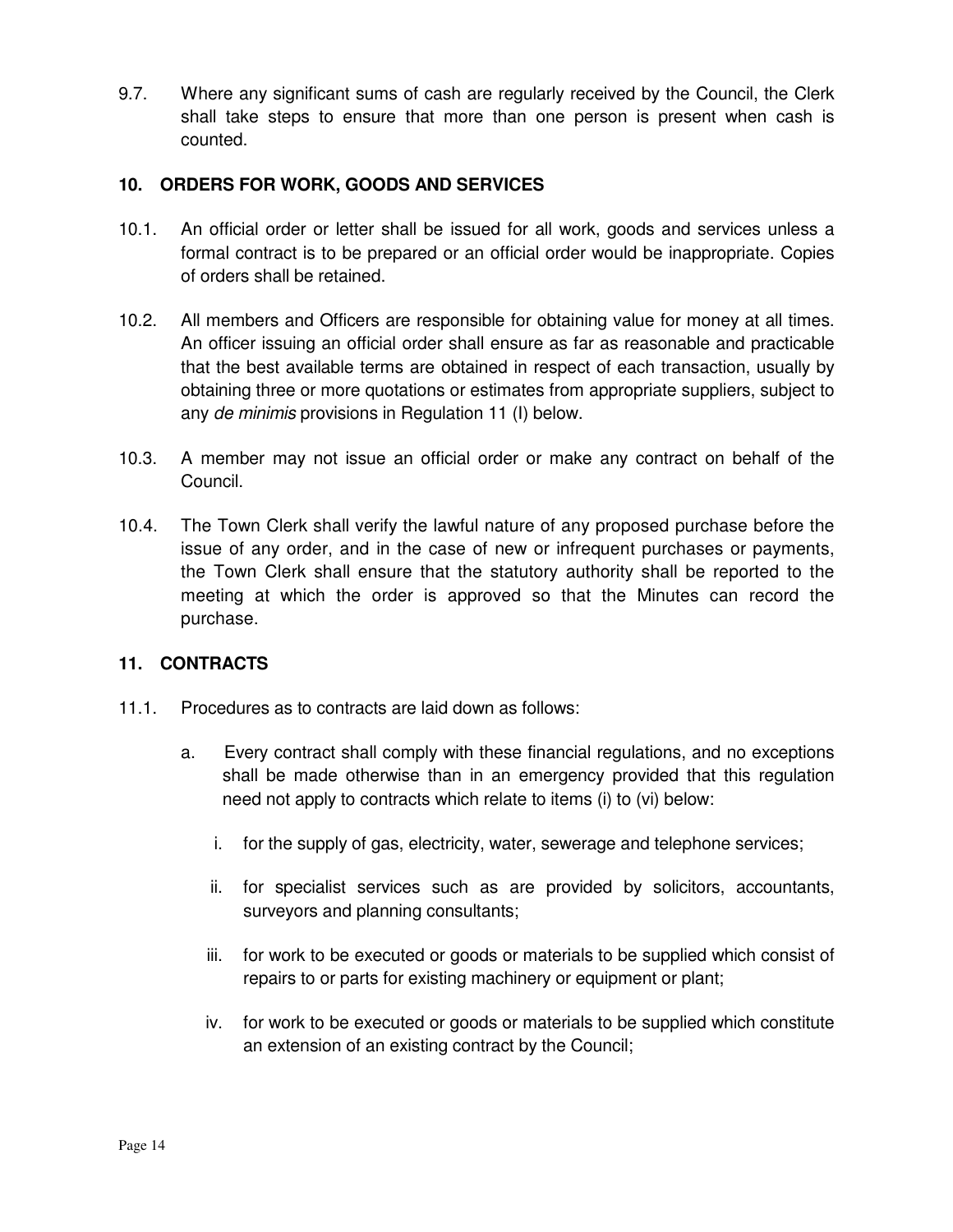- v. for additional audit work of the external Auditor up to an estimated value of £500 (in excess of this sum the Town Clerk shall act after consultation with the Mayor and Deputy Mayor of the council); and
- vi. for goods or materials proposed to be purchased which are proprietary articles and / or are only sold at a fixed price.
- b. Where it is intended to enter into a contract exceeding £5,000 in value for the supply of goods or materials or for the execution of works or specialist services other than such goods, materials, works or specialist services as are excepted as set out in paragraph (a) the Town Clerk shall invite tenders publically.
- c. When applications are made to waive financial regulations relating to contracts to enable a price to be negotiated without competition the reason shall be embodied in a recommendation to the Council.
- d. Such invitation to tender shall state the general nature of the intended contract and the Town Clerk shall obtain the necessary technical assistance to prepare a specification in appropriate cases. The invitation shall in addition state that tenders must be addressed to the Town Clerk in the ordinary course of post. Each tendering firm shall be supplied with a specifically marked envelope in which the tender is to be sealed and remain sealed until the prescribed date for opening tenders for that contract.
- e. All sealed tenders shall be opened at the same time on the prescribed date by the Town Clerk in the presence of at least one member of Council.
- f. If less than three tenders are received for contracts above £5,000 or if all the tenders are identical the Council may make such arrangements as it thinks fit for procuring the goods or materials or executing the works.
- g. Any invitation to tender issued under this regulation shall be subject to Standing Order 76, and shall be subject to the terms of the Bribery Act 2010.
- h. When it is to enter into a contract of less than £5,000 in value for the supply of goods or materials or for the execution of works or specialist services other than such goods, materials, works or specialist services as are excepted as set out in paragraph (a) the Town Clerk shall strive to obtain 3 estimates. Otherwise, Regulation 10 (2) above shall apply.
	- i. The Council shall not be obliged to accept the lowest or any tender, quote or estimate.
	- j. Should it occur that the Council or duly delegated Committee does not accept any tender, quote or estimate, the work is not allocated and the Council requires further pricing, provided that the specification does not change, no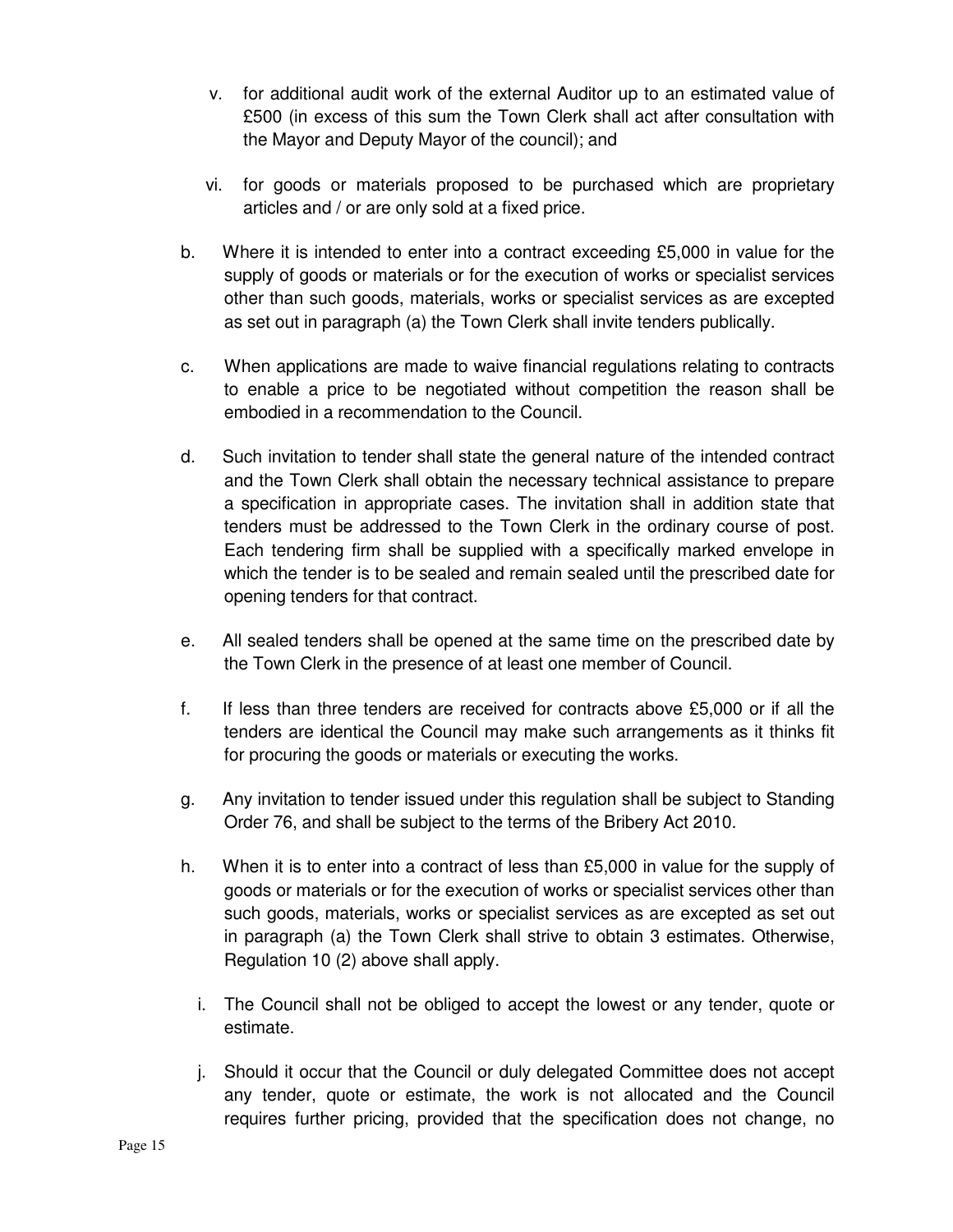person shall be permitted to submit a later tender, estimate or quote who was present when the original decision making process was undertaken.

k. The European Union Procurement Directive shall apply and the terms of the Public Contracts Regulations 2006 and the Utilities Contracts Regulations 2006 including thresholds shall be followed.

# **12. PAYMENTS UNDER CONTRACTS FOR BUILDING OR OTHER CONSTRUCTION WORKS**

- 12.1 Payments on account if the contract sum shall be made within the time specified in the contract by the Town Clerk upon authorised certificates of the architect or other consultants engaged to supervise the contract (subject to any percentage withholding as may be agreed in the particulat contract)
- 12.2 Where contracts provide for payment by instalments the Town Clerk shall ensure a record of all such payments is maintained. In any case where it is estimated that the total cost of work carried out under a contract, excluding agreed variation, will exceed the contract sum of 5% or more shall be submitted to the council.
- 12.3 Any variation to a contract or addition to or omission from a contract must be approved by the Council and Town Clerk to the contractor in writing, the Council being informed where the final cost is likely to exceed the final provision.
- 12.4 Contracts to be signed in accordance with bank mandates (see clause 6.4)

#### **13. ASSETS, PROPERTIES AND ESTATES**

- 13.1. The Town Clerk shall make appropriate arrangements for the custody of all title deeds and Land Registry Certificates of properties held by the Council. The Town Clerk shall ensure a record is maintained of all properties held by the Council, recording the details required by the Accounts and Audit Regulations.
- 13.2. No tangible moveable property shall be purchased or otherwise acquired, sold, leased or otherwise disposed of, without the authority of the Council, together with any other consents required by law, save where the estimated value of any one item of tangible movable property does not exceed £1,000.
- 13.3. No real property (interests in land) shall be sold, leased or otherwise disposed of without the authority of the Council, together with any other consents required by law, In each case a Report in writing shall be provided to council in respect of valuation and surveyed condition of the property (including matters such as planning permissions and covenants) together with a proper business case (including an adequate level of consultation with the electorate).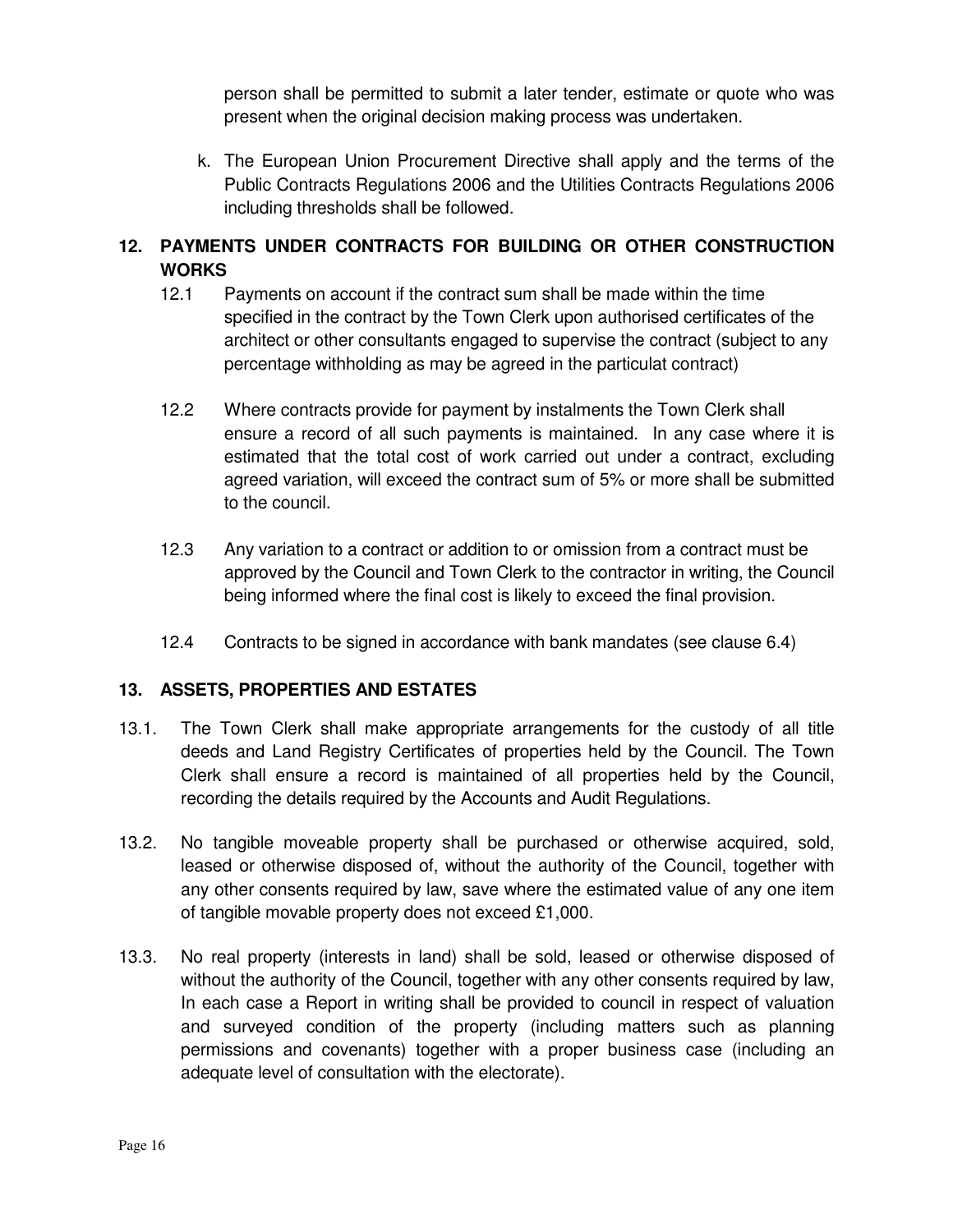- 13.4. No real property (interests in land) shall be purchased or acquired without the authority of the Full Council. In each case a report in writing shall be provided to council in respect of valuation and surveyed condition of the property (including matters such as planning permissions and covenants) together with a proper business case (including an adequate level of consultation with the electorate).
- 13.5. Subject only to the limit set in Reg. 12.2 above, no tangible moveable property shall be purchased or acquired without the authority of the Full Council. In each case a Report in writing shall be provided to council with a full business case.
- 13.6. The Town Clerk shall ensure that an appropriate and accurate Register of Assets and Investments is kept up to date. The continued existence of tangible assets shown in the Register shall be verified at least annually.

# **14. INSURANCE**

- 14.1. Following the annual risk assessment (per Financial Regulation 14), the Town Clerk shall effect all insurances and negotiate all claims on the Council's insurers.
- 14.2. The Town Clerk shall ensure that a record of all insurances effected by the Council are kept and the property and risks covered thereby and annually review it.
- 14.3. The Town Clerk shall be notified of any loss liability or damage or of any event likely to lead to a claim, and shall report these to Council at the next available meeting.
- 14.4. All appropriate members and employees of the Council shall be included in a suitable form of security or fidelity guarantee insurance which shall cover the maximum risk exposure as determined [annually] by the Council, or duly delegated committee.

# **15. RISK MANAGEMENT**

- 15.1. The Council is responsible for putting in place arrangements for the management of risk. The Town Clerk shall prepare, for approval by the Council, risk management policy statements in respect of all activities of the Council. Risk policy statements and consequential risk management arrangements shall be reviewed by the Council at least annually.
- 15.2. When considering any new activity, the Town Clerk shall prepare a draft risk assessment including risk management proposals for consideration and adoption by the Council.

# **16. SUSPENSION AND REVISION OF FINANCIAL REGULATIONS**

16.1. It shall be the duty of the Council to review the Financial Regulations of the Council from time to time. The Town Clerk shall make arrangements to monitor changes in